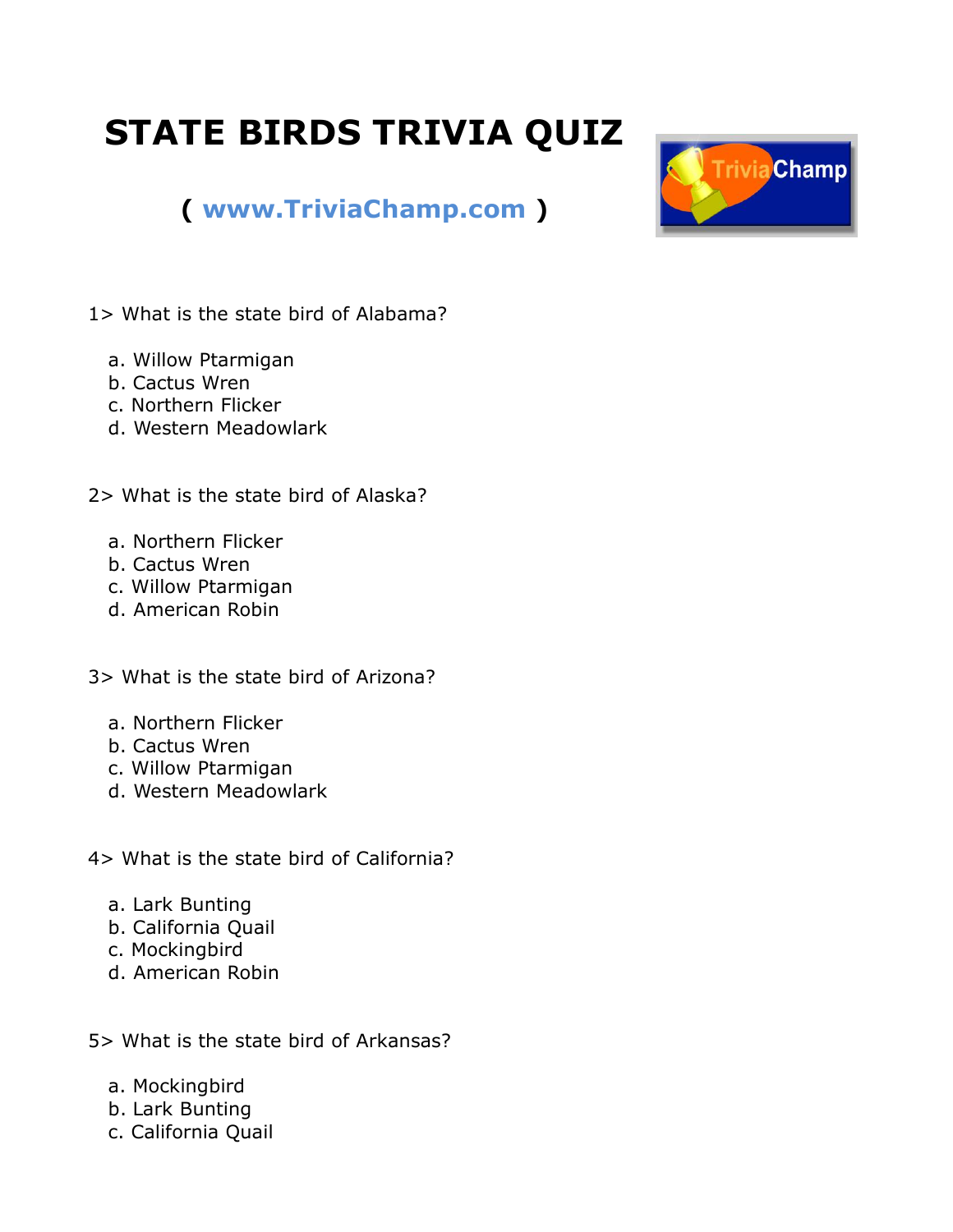- d. Western Meadowlark
- 6> What is the state bird of Colorado?
	- a. California Quail
	- b. Mockingbird
	- c. Lark Bunting
	- d. American Robin

7> What is the state bird of Delaware?

- a. Brown Thrasher
- b. Florida
- c. Blue Hen Chicken
- d. Northern Cardinal
- 8> What is the state bird of Florida?
	- a. Northern Mockingbird
	- b. Brown Thrasher
	- c. Blue Hen Chicken
	- d. Willow Goldfinch
- 9> What is the state bird of Georgia?
	- a. Northern Mockingbird
	- b. Brown Thrasher
	- c. Blue Hen Chicken
	- d. Northern Cardinal
- 10> What is the state bird of Hawaii?
	- a. Hawaiian Goose
	- b. Brown Thrasher
	- c. Mockingbird
	- d. Blackbird
- 11> What is the state bird of Wyoming?
	- a. Lark Bunting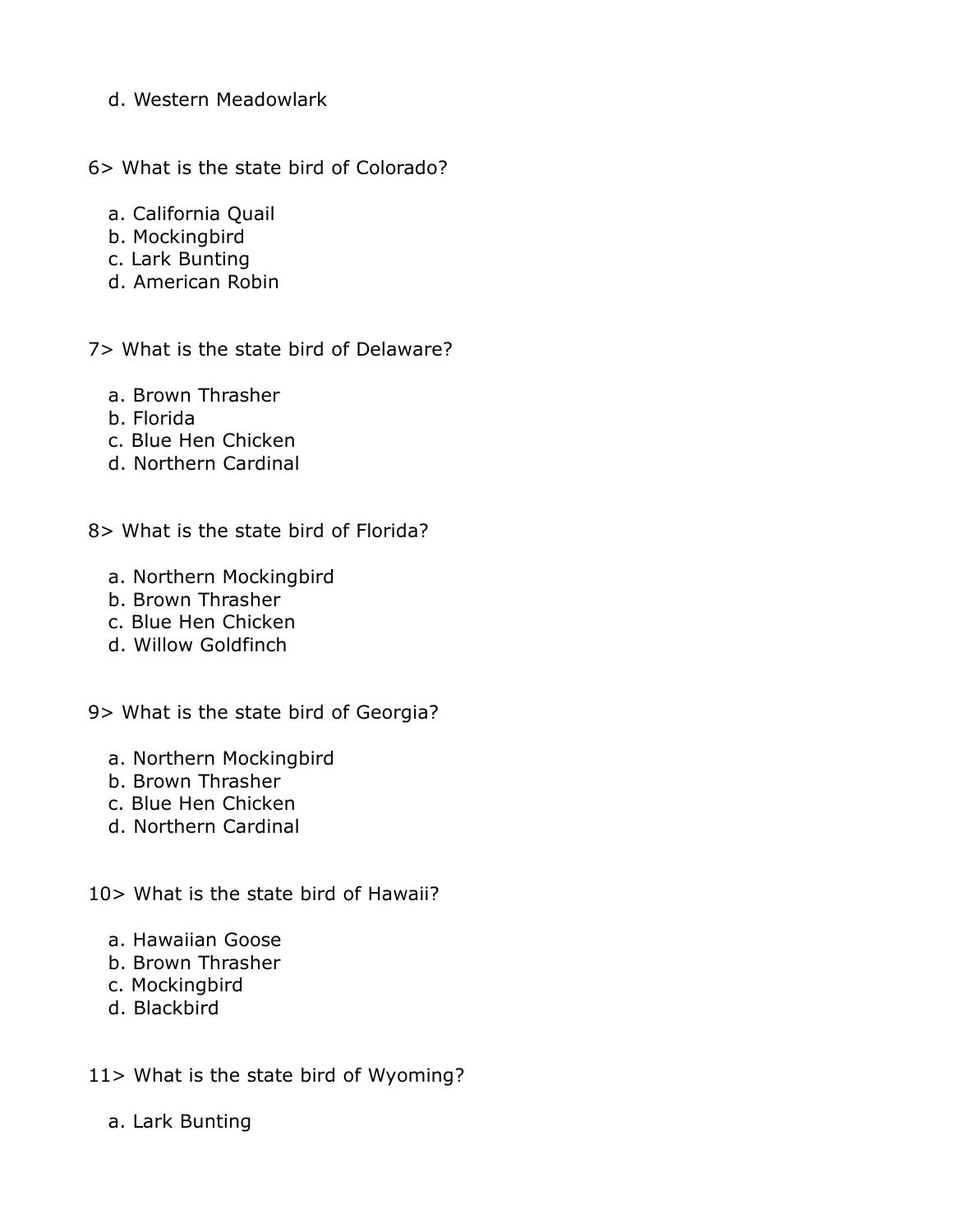- b. Western Meadowlark
- c. Mockingbird
- d. American Robin

12> What is the state bird of Wisconsin?

- a. Mockingbird
- b. American Robin
- c. Brown Thrasher
- d. Blackbird

13> What is the state bird of West Virginia?

- a. Willow Ptarmigan
- b. Northern Cardinal
- c. Cactus Wren
- d. Western Meadowlark

14> What is the state bird of Washington?

- a. Mockingbird
- b. Willow Goldfinch
- c. Lark Bunting
- d. American Robin

15> What is the state bird of Virginia?

- a. Brown Thrasher
- b. Northern Cardinal
- c. Mockingbird
- d. Blackbird